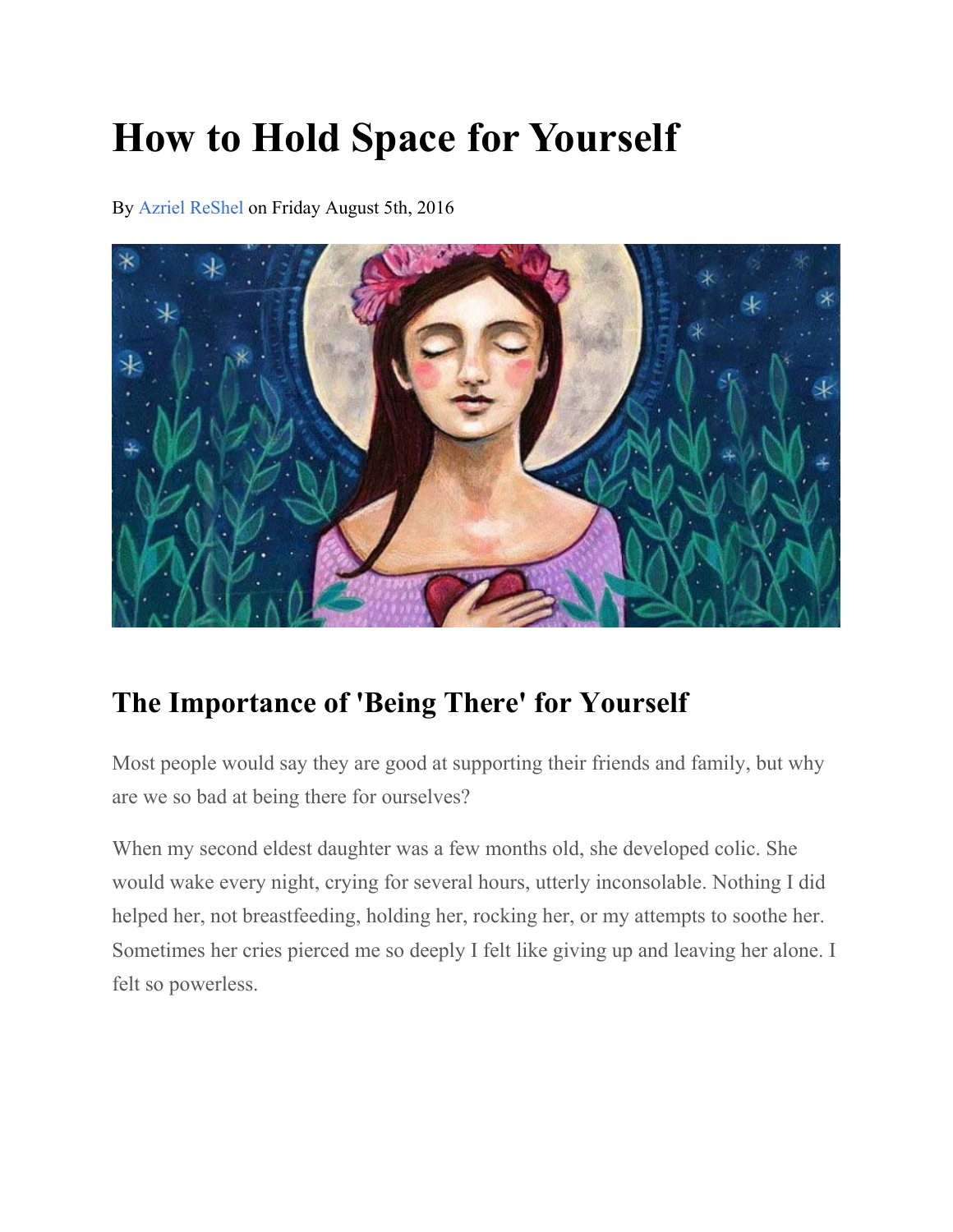Though it was difficult, my daughter taught me something vital and precious. As I watched her healing journey, I realised I cannot take away someone else's pain or rescue them. I cannot change what they are feeling, patch it up and move along. All I could do was witness, be there and be present for her. Yes I got frustrated, angry, and distraught that I couldn't do more, but eventually I found a place of calm as I sang mantras and focussed on staying peaceful in my own body. In learning to hold space for her, I learned to hold space for myself. In fact, I couldn't be present for her, without being present for myself. Her pain triggered my own deep pain, and I had to allow myself to move through it if I was going to help her.



*In learning to hold space for her, I learned to hold space for myself.*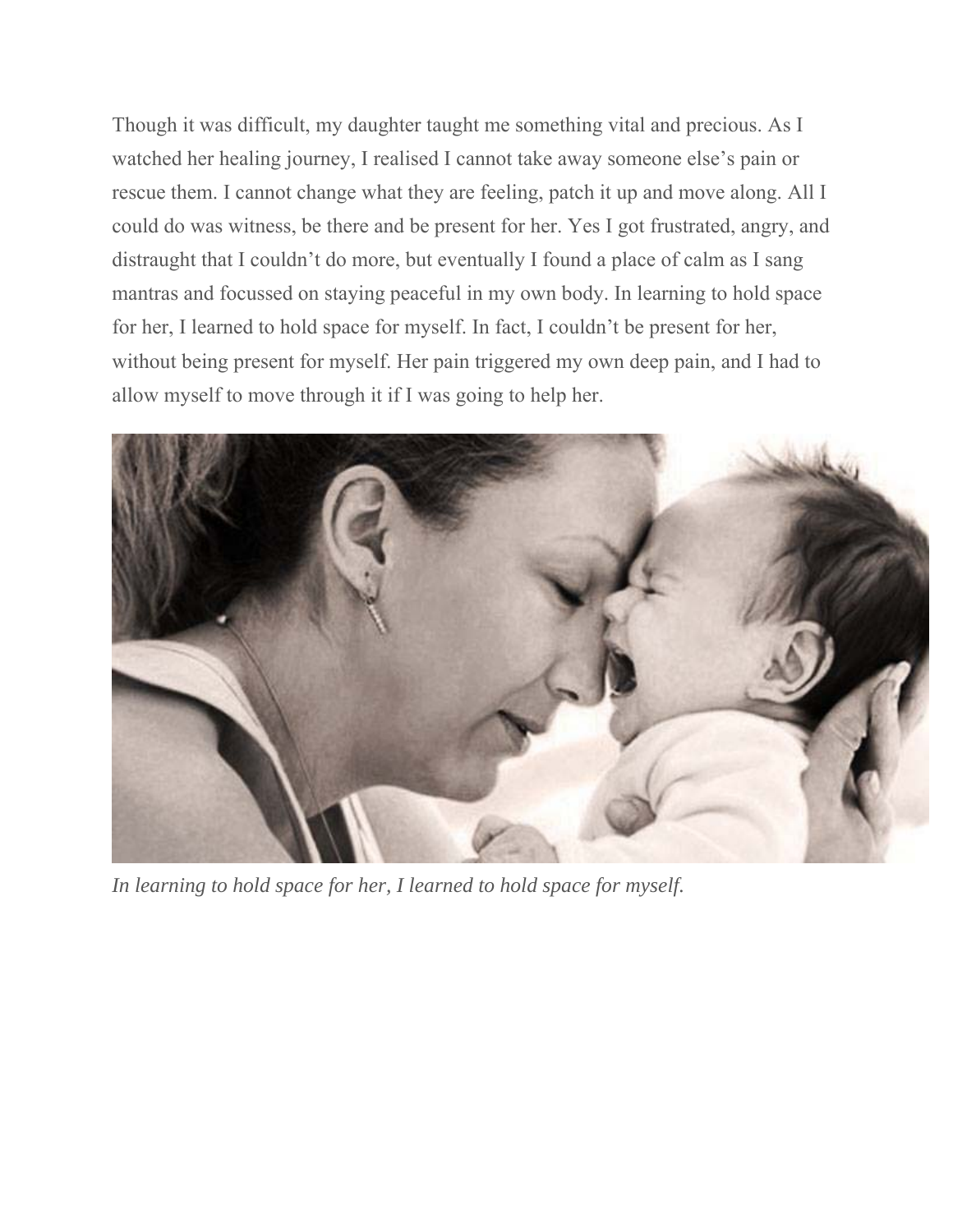It took the crumbling of a 13 year relationship to make me see how much of my energy goes into holding space for others; my four children, ex-partner, and those I work with in my teaching and healing practice. While I can hold space well for others, am sensitive and empathic, I recently realised again that there was a ceiling to this ability. In order to expand my capacity to be there for others, I needed to truly learn how to be there for myself. I was so focussed outwards, that I was neglecting the very thing that makes me solid and potent as a healing force for others: My own wellbeing.

I have a daily requirement to centre, ground and remain in my own core, otherwise I'm knocked off into other people's solar systems and wander around in a lost galaxy for a while before finding my way home. We all need to hold space for ourselves if we are going to be able to live life in a healthy and balanced way.



*To expand my capacity to be there for others, I needed to truly learn how to be there for myself.*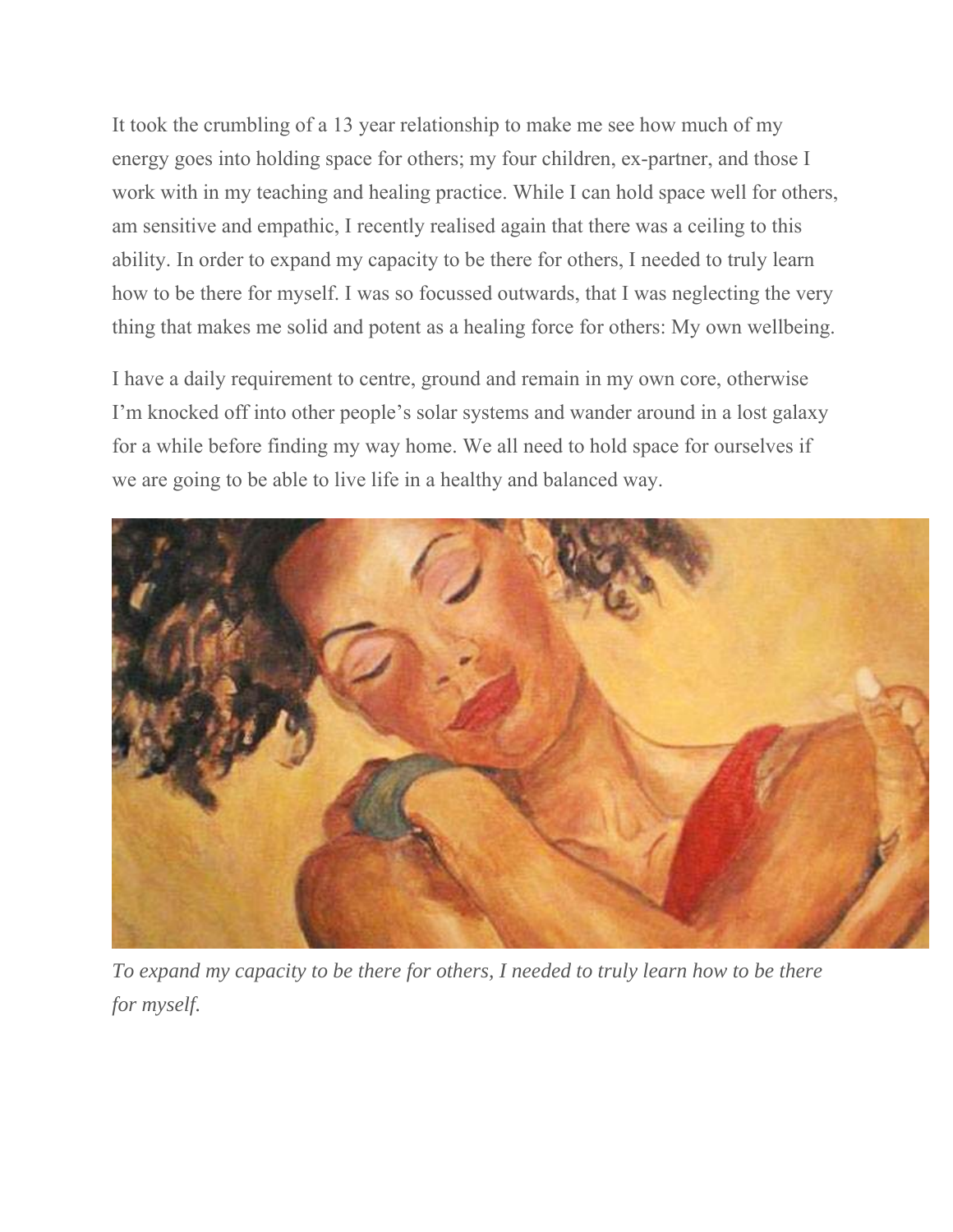## **What exactly does it mean to "hold space" for yourself?**

We seem to do it naturally for others, but what does it mean to do it for ourselves? For me, holding space means becoming the container to experience myself; to grow, to feel, to express, to test out, to live. It is being present, treating yourself with care, consideration, kindness, compassion and love. Hearing the needs of your body and mind, feeling your emotions, and listening to the yearning of your soul. It's a way of being, a lifestyle, a profound choice and a stand you take. It's not a belief system, but is rather a way of being with yourself and meeting your own needs.This can be lifesaving in intimate relationships, where we can ruin a good thing by trying to make the other meet all our needs.We spend every minute of the day with ourselves. How much of it is good, supportive, and kind?

Holding space is like a great pilgrimage home to your own soul. A key to holding space for yourself is to see yourself with all your faults and without judgement and criticism. To see yourself with kindness and love, just as you would a friend. It's making friends with your fear, inviting Cousin Self-Doubt, Mrs Perfectionist, Brother Criticism, and Sister Putdown, in for a cup of tea around the fireplace.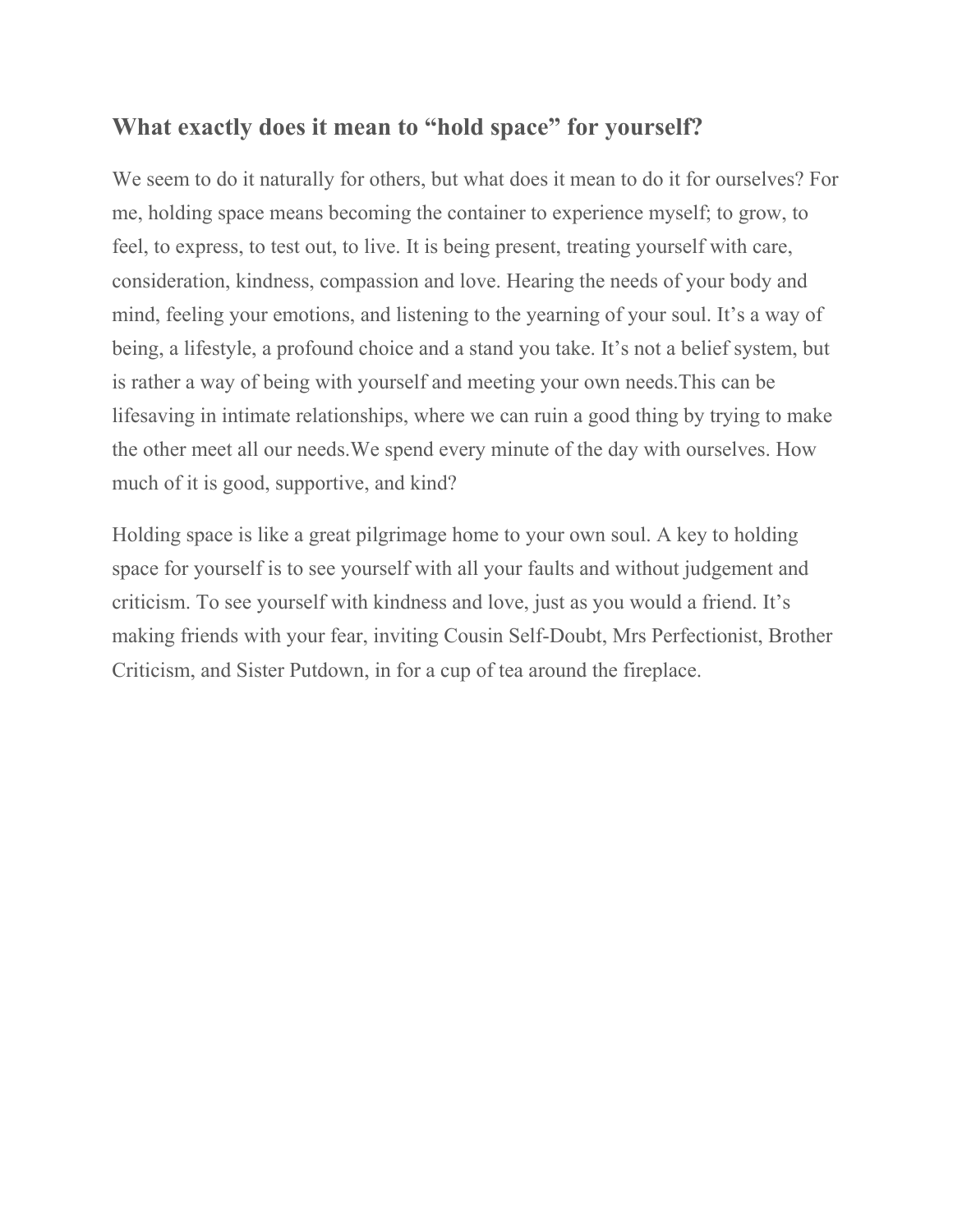

*Treat yourself with care, consideration, kindness, compassion and love.* 

*"Self-acceptance is my refusal to be in an adversarial relationship to myself." Nathaniel Brand* 

Holding space for yourself gives you a place to check your direction, to see who or what is in the driver seat of your life, and to adjust your course when you need to. It brings space and awareness into your life, ensuring your life reflects your soul and your longings, so you don't have to wake up at age 45 and realise you don't like who you've become. If you truly want to help others, and make a positive impact on the world, then learning to hold space for yourself, to befriend and love yourself, is the greatest impact you could make on the planet. You can't hold space for someone else if you can't be with your own pain and hold space for yourself. If there's no room for you in your life, there isn't really any room for others. When you're kind to yourself you impact the lives of others by being less reactive, more responsive, more available, empathic, compassionate, kind, present, balanced and at peace.

*"If your compassion does not include yourself, it is incomplete." Jack Kornfield*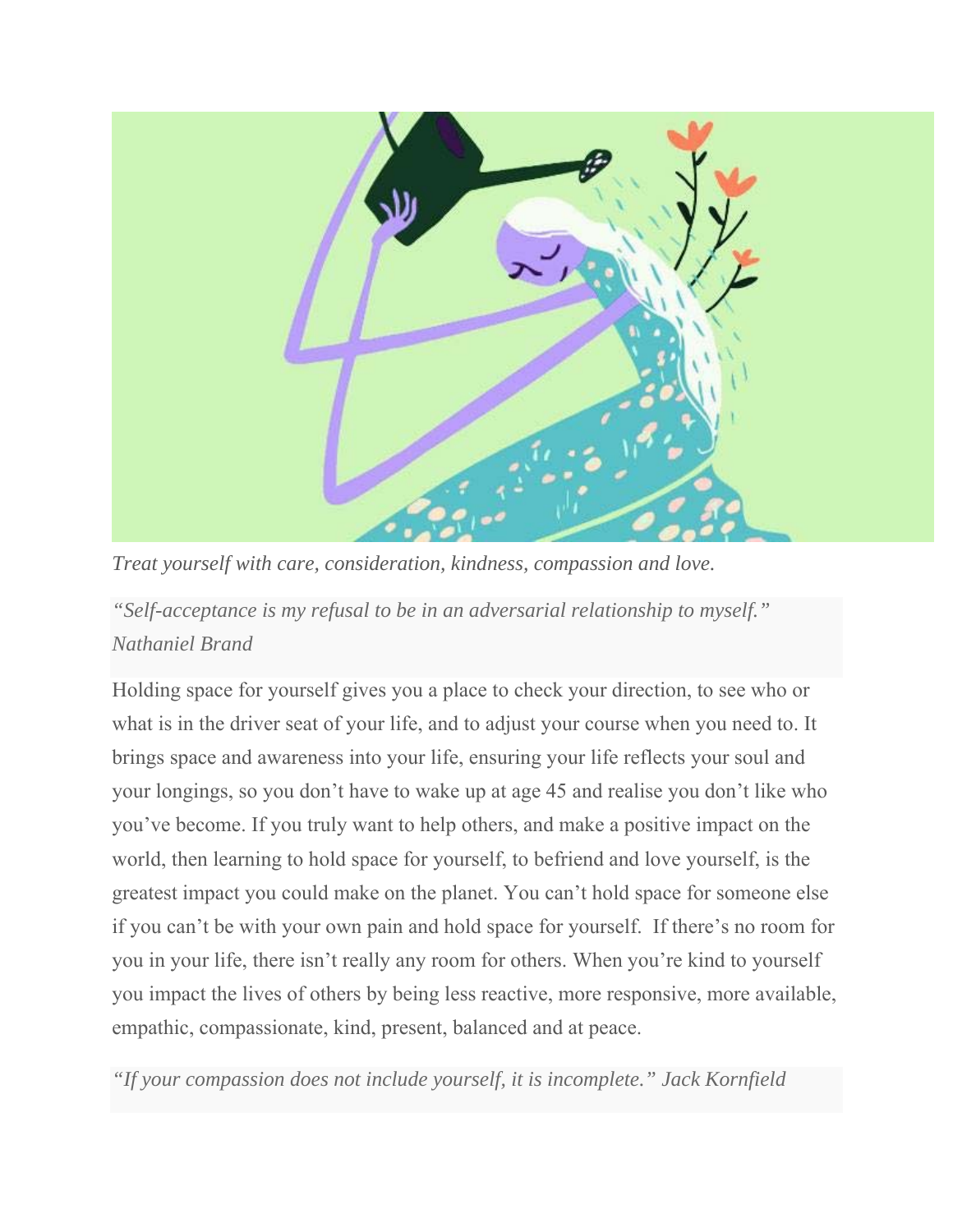But how do we hold space for ourselves? Here are some simple steps to ensure there is room in your life for you.



 *If there's no room for you in your life, there isn't really any room for others.*

# **9 Vital keys to holding space for yourself**

#### **1. Embracing your imperfection**

Your "imperfections" are what make you unique and can often be the gateway to your greatest gifts. If you try and be like everyone else, you rob the world of your special talents and the rare contribution that only you can make. The more you can accept and learn to love your individuality, the more you will express it and the happier you will be. Some of the world's most uncompromisingly brazen individuals have made enormous impacts. Who would have ever thought a monobrow could be cool, yet Frida Kahlo made it so! Self-acceptance is key to holding space for yourself. The more you accept and love yourself, the more you will look after yourself and value your own needs.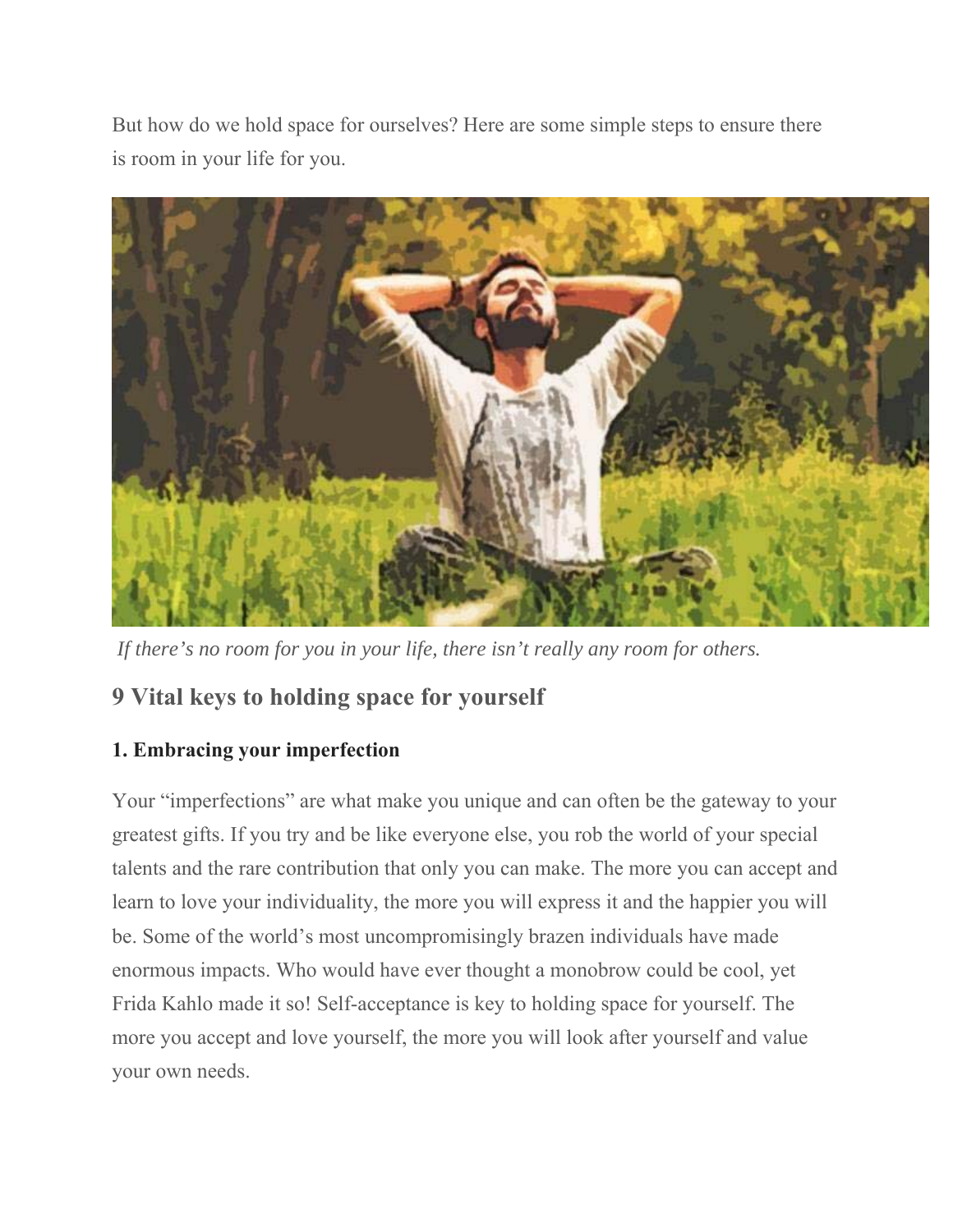#### **2. Saying no**

When you say 'no' to others, you very often say 'yes' to yourself. If you're doing something for others at the expense of yourself, it is not beneficial for anyone. Through years of pleasing others, my new mantra to live by has become: 'if something feels right in my heart then it will serve others too'.

Honouring yourself always works out well. It's unkind to put yourself last, and agreeing to do things through obligation always breeds resentment. This is not to say you shouldn't do things for others (of course you should!), but there's a way to do it that also supports your own wellbeing. When you say 'no' to others, you strengthen your self-esteem, you show yourself that you are important and valuable. And you give others permission to do the same.



*Who would have ever thought a monobrow could be cool, yet Frida Kahlo made it so!*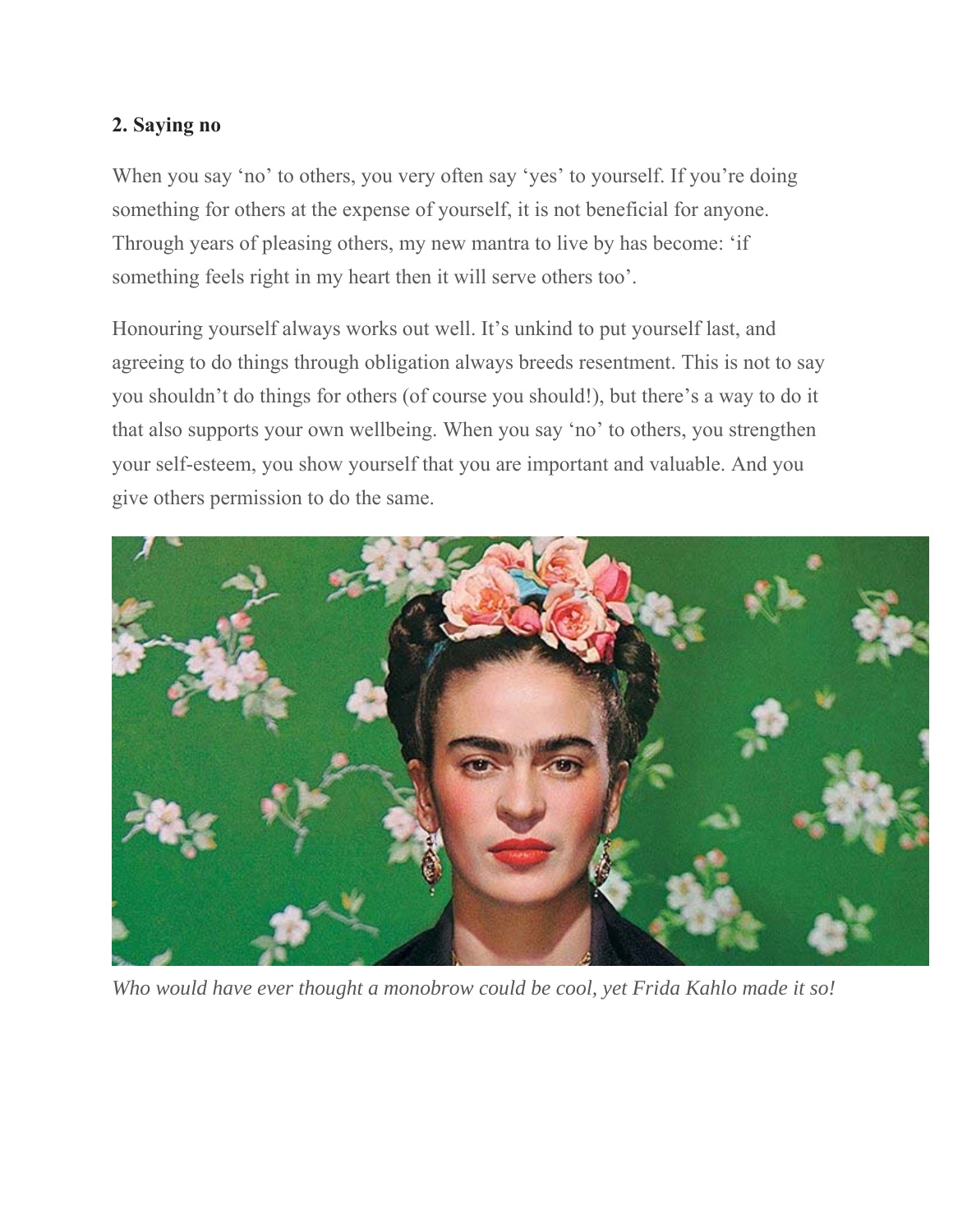#### **3. Developing boundaries.**

When you have good boundaries, are assertive and can say 'no' without feeling guilty, then obligatory relationships end and you can enter the realm of the undefended heart – a place where you are able to love freely and generously. Much of loving is defended loving. When you know you have the strength to stand up for yourself and stand in your own corner, you can actually love more freely. Boundaries don't need to shut out, they can actually strengthen bonds.

#### **4. Communing with yourself**

Making time to truly connect with yourself supports your overall health and wellbeing. I have a practice each morning and evening where I place my hands over my heart, and drop into my inner world, to visit my deepest self. I tune in to my heart and feel where I'm at, observing how my body is feeling, and noticing my emotions and thoughts. I recall all those fragments of myself, the energy that has been scattered between situations, people and places, and put myself back together like a puzzle. I also take this time to connect with my spiritual nature, to remember I am spirit, and to pray for guidance and support. However, you can do this in whatever way feels right for you. Creative practices like music, art, journalling, or just being in nature, are deeply healing for the spirit that has been left out in the cold.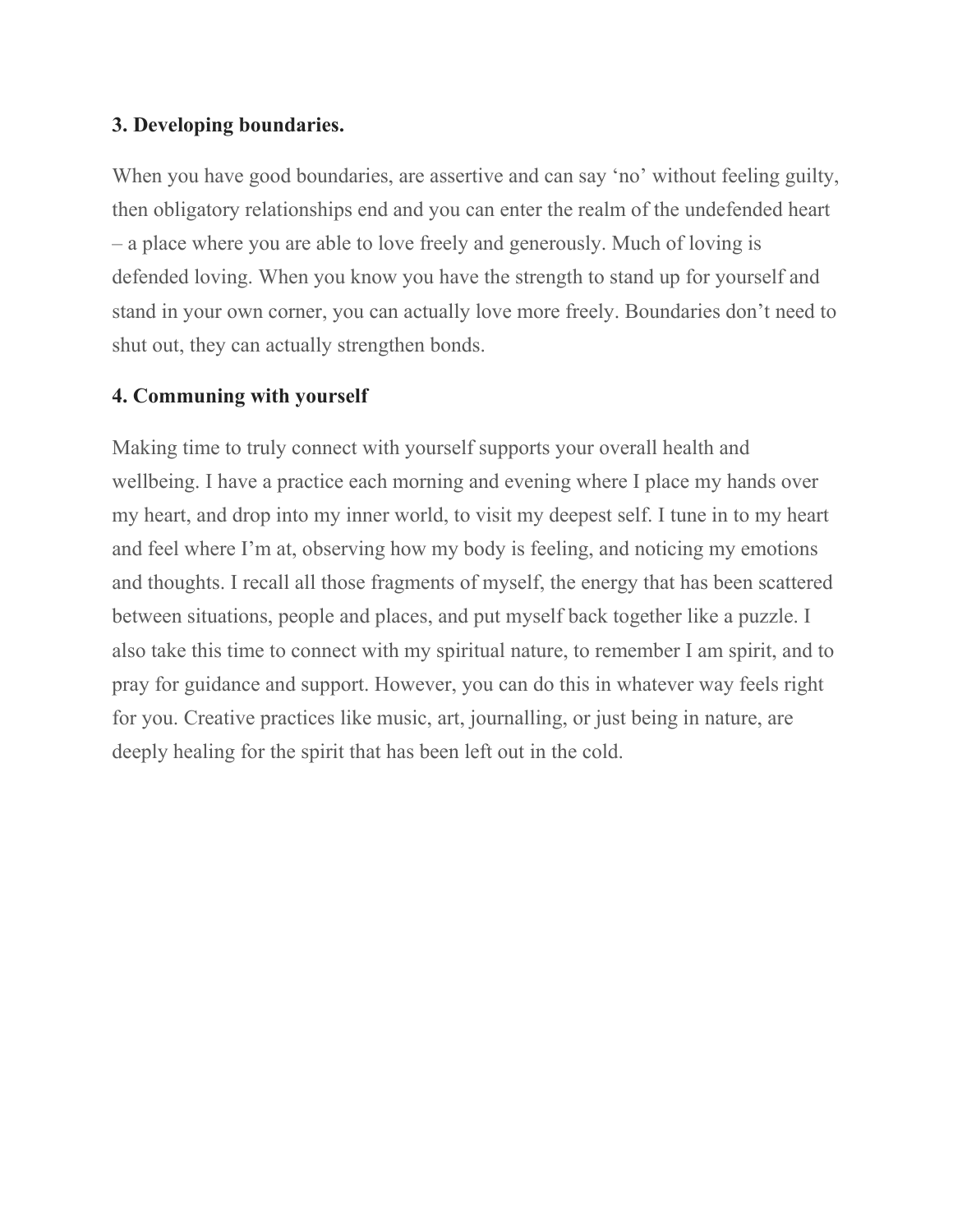

*Making time to truly connect with yourself supports your overall health and wellbeing.*

#### **5. Listening**

In stillness we get to know who we are. Taking time to be still, alone, to simply be, supports you in getting to know yourself and your dreams, and gives you space to correct your course if you have lost your way. It helps you to shine a light onto negative cycles and habitual patterns. Simply noticing what you 'do' is the first step to healing. Observing with kindness, acceptance and humour is key to disrupting the cycle, as criticism keeps us locked into these negative patterns.

#### **6. Reaching for support**

In order to hold space for yourself, you must be able to reach out for support when you need it. This strengthens your ability to be there for yourself. Knowing your own limits and knowing you can get support if you need it, makes your power to be there for yourself grounded and deeper.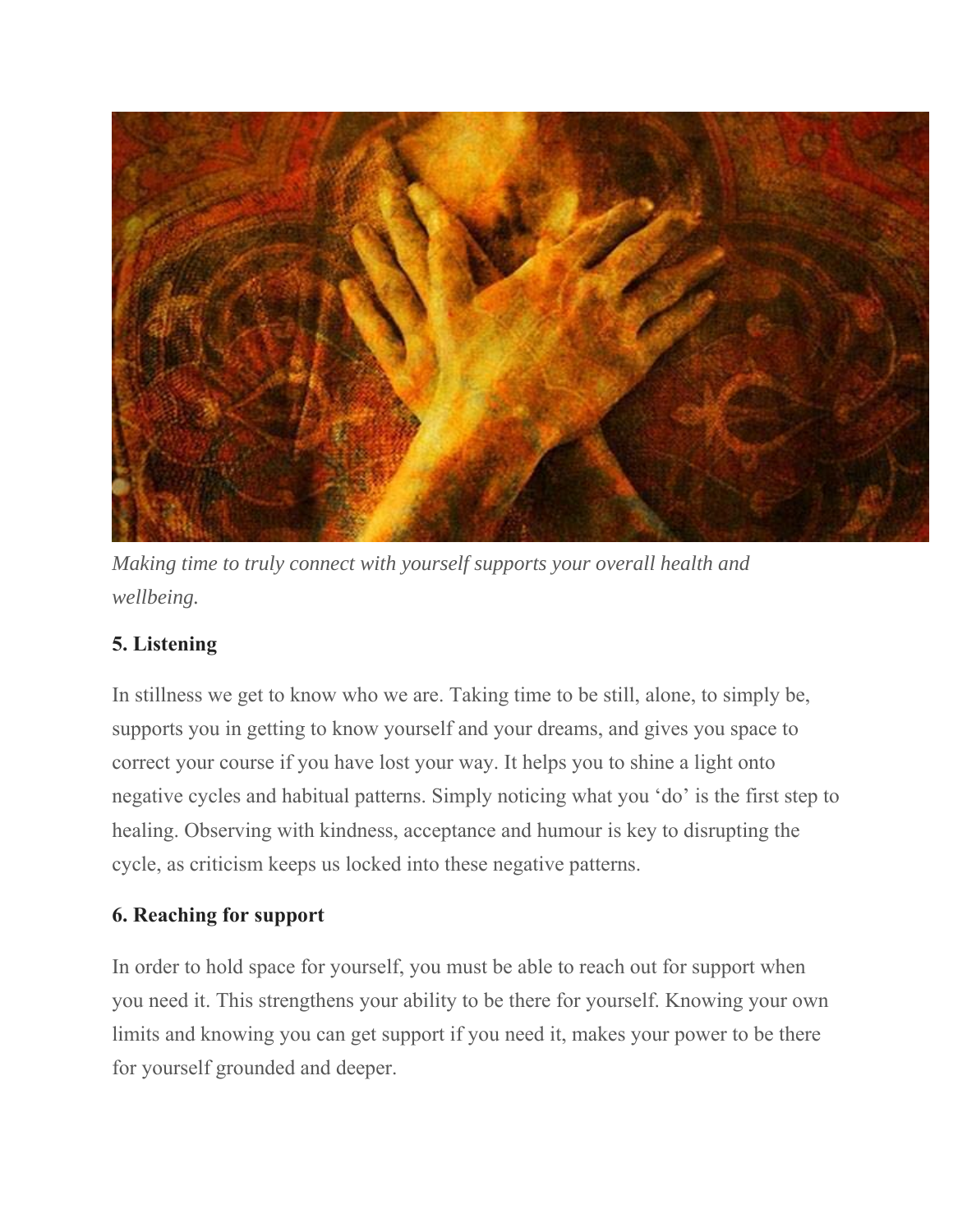

*In order to hold space for yourself, you must be able to reach out for support when you need it.*

### **7. Being authentic**

This is you! You know the truth. You know who you are. Don't hide it from yourself. Have the courage to see all of you; your gifts and your less than perfect bits. When you see yourself with kindness and compassion, you have the power to change aspects of your self or your life that you dislike.

#### **8. Being a good parent to yourself**

A creative parent holds space for a child to explore, be creative, test boundaries, let their imagination run wild, experience different personalities, ideas and roles. A great parent doesn't control or shut down. This is the same when dealing with your innerchild. Allow yourself explore and experience life, empower yourself to make the right choices and live life in your own way. Be an innovative parent to your inner child: loving yourself when you're sick, being encouraging when you fall over, and always cheering yourself on.